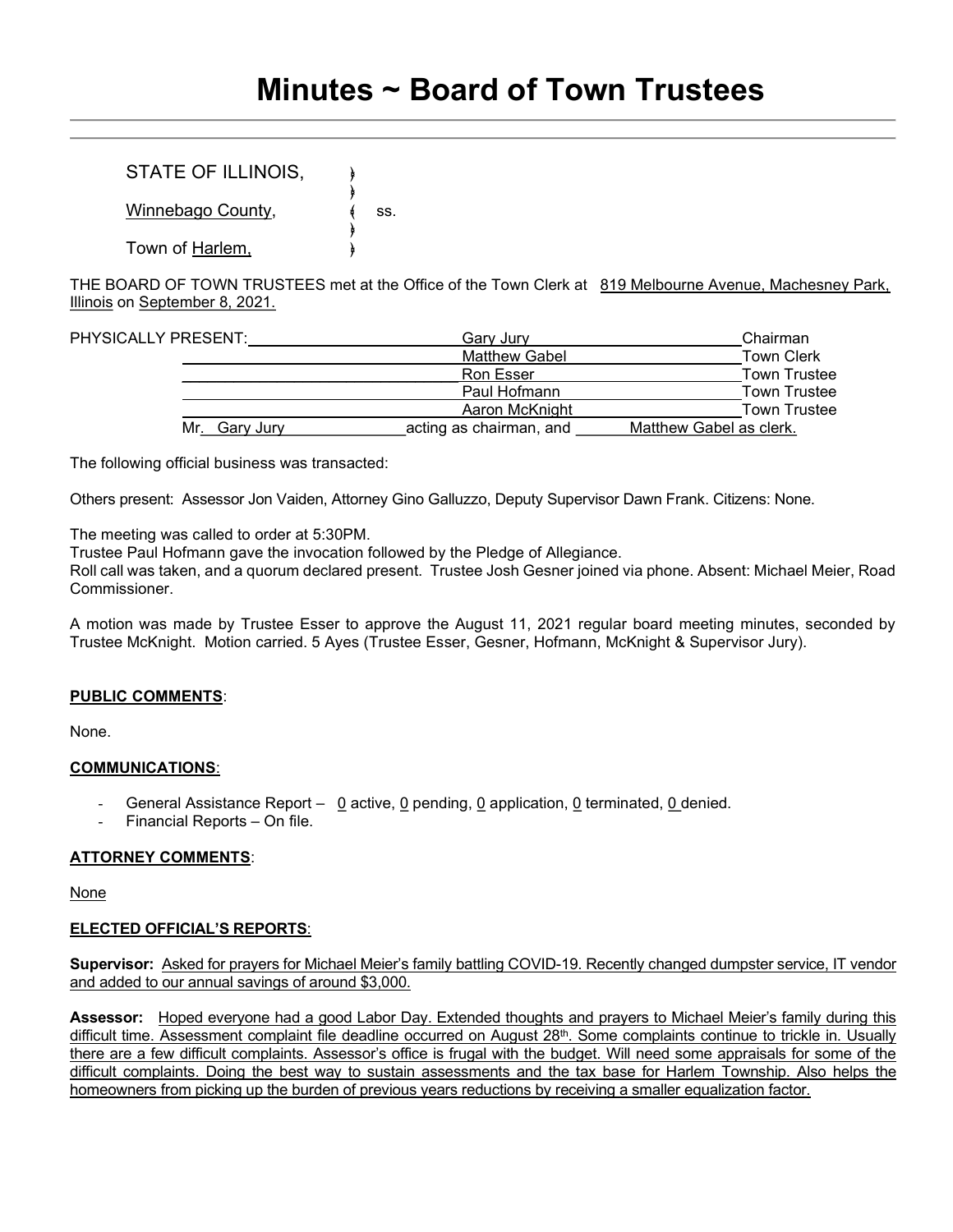### Clerk: None.

### Road Commissioner: Not present, no report.

#### OLD BUSINESS:

Trustee Esser talked about continuing to help the citizens that came to a previous meeting in regard to the trucks speeding in their neighborhood.

### NEW BUSINESS:

#### Resolution 15-2021 - Resolution Authorizing the Harlem Township 2022 Holiday Schedule

Motion was made by Trustee McKnight, seconded by Trustee Esser. Motion carried. 5 Ayes (Trustee Esser, Gesner, Hofmann, McKnight & Supervisor Jury).

Resolution 16-2021 - Resolution Authorizing the Harlem Township to Designate a New Logo Motion was made by Trustee Hofmann, seconded by Trustee McKnight. Motion carried. 5 Ayes (Trustee Esser, Gesner, Hofmann, McKnight & Supervisor Jury).

### Approval of Bills for Payment – Town – General Assistance – Park – Road & Bridge

Town Fund: A motion was made by Trustee Hofmann to approve payment of the Town Fund Bills in the amount of \$36,247.13. Seconded by Trustee Esser. Motion carried. 5 Ayes (Trustee Esser, Gesner, Hofmann, McKnight & Supervisor Jury).

G.A. Fund: G.A. Fund Bills in the amount of \$0.00. No motion needed.

Park Fund: A motion was made by Trustee McKnight to approve payment of the Park Fund Bills in the Amount of \$7,227.66. Seconded by Supervisor Jury. Motion carried. 5 Ayes (Trustee Esser, Gesner, Hofmann, McKnight & Supervisor Jury).

Road & Bridge Fund: A motion was made by Trustee Hofmann to approve payment of the Road & Bridge Fund Bills in the amount of \$24,375.33. Seconded by Trustee McKnight. Motion carried. 5 Ayes (Trustee Esser, Gesner, Hofmann, McKnight & Supervisor Jury).

# FURTHER DISCUSSION OF TOWNSHIP MATTERS:

Discussion about General Assistance. Facility looks great after the painting inside. Working with some other entities to improve the Forest Hills overpass. Great example of governments working together. Pleased to see the progress. May need special meeting in future to talk about salt shed matters.